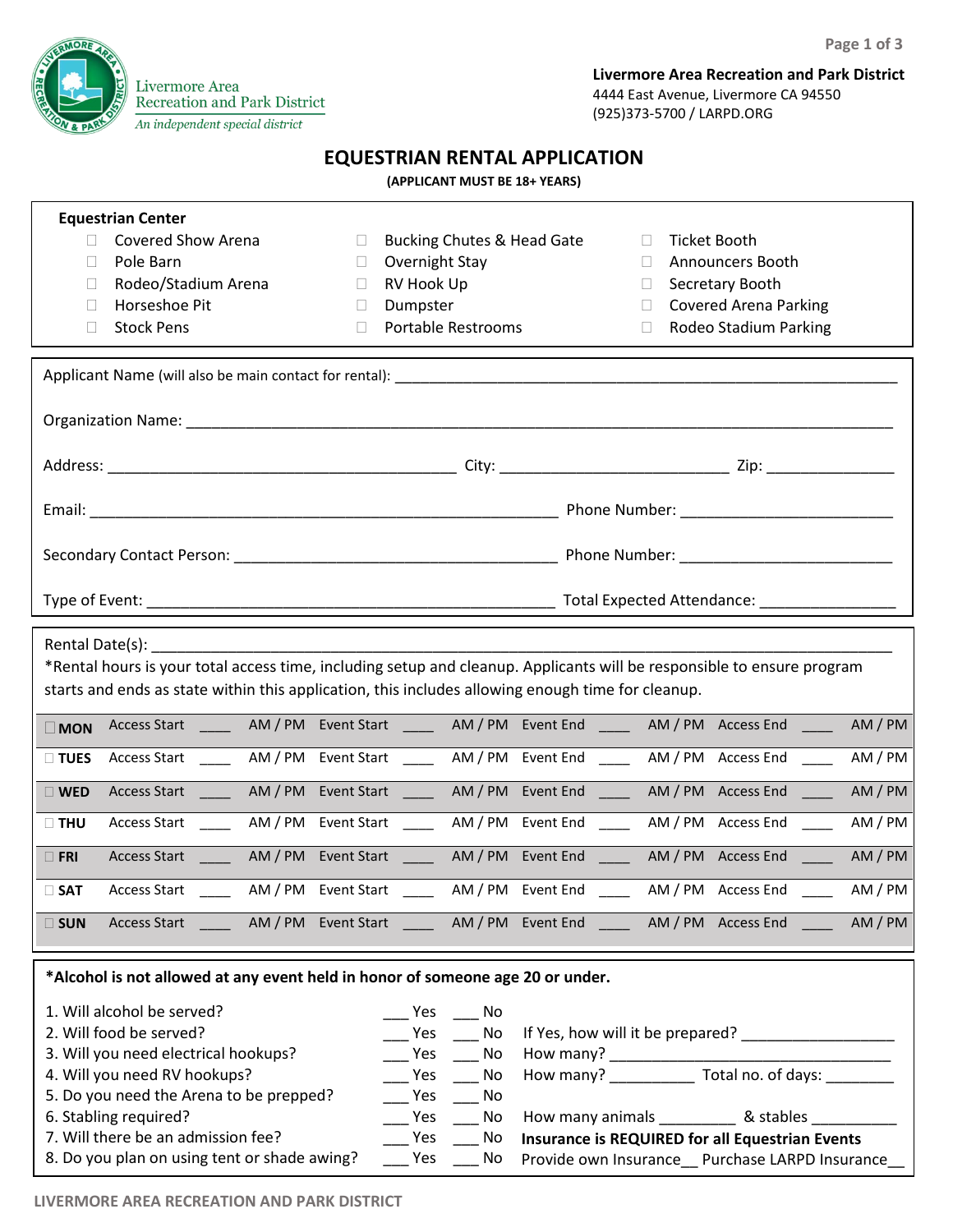### **AGREEMENT AND RELEASE OF LIABILITY**

The undersigned or, if signing for an organization, that organization, certifies that the above information is accurate and correct, and that the undersigned has read and understood the Equestrian Rental Rules and Regulations as set forth by Livermore Area Recreation and Park District pertaining to the use of LARPD facilities. To the maximum extent permitted by law, the undersigned or, if signing for an organization, that organization, on behalf of itself and all parties claiming by or through it, hereby releases and agrees to indemnify and hold LARPD free and harmless from and against any and all liability, harms, injuries, claims, damages, or causes of action arising out of or in any way connected with or related to the use or occupancy of the facility(ies) including, without limitation, any personal injury or property damage suffered by any user of the facility(ies) or any guest, vendor, agent, employee, or member thereof, whether caused by the act or neglect of the user, a third party, LARPD, agents or employees thereof, *force majeure*, or by any allegedly dangerous condition of the facility(ies) or surrounding area.

| <b>Applicant Printed Name:</b> |  | Signature: | Date: |
|--------------------------------|--|------------|-------|
|--------------------------------|--|------------|-------|

# **EQUESTRIAN RENTAL RULES AND REGULATIONS**

I certify that I, the applicant reserving with Livermore Area Recreation and Park District, am at least 18 years of age. I understand that I or an appointed representative must be present at the beginning of the rental time and must be present at the end of the rental time for inspection. I agree to do a full facility evaluation walk-through with staff of all areas listed on the evaluation form prior to and after event to review any current or new damage to facility which may have occurred during my rental. I understand I am responsible for adhering to all of the Equestrian Rental Rules and Regulations. The Equestrian Rental Rules and Regulations are attached to this agreement for my review and understanding.

### **The following requirements include, but are not limited to, the following:**

- 1. The time period states on the application form for the rental will be strictly enforced. The Applicant and participants are not permitted to enter the facility prior to the designated rental time and are expected to exit the facility by the designated end time. In the event the rental exceeds the permitted rented access time, the applicant will be charged for the additional time used; a minimum of one (1) hour will be charged at the rate to cover staff overtime expenses.
- 2. Applicant will be held responsible for the cleanup and condition in which the facility is left in accordance to the Equestrian Rental Rules and Regulations. Failure to adhere to the cleaning guidelines or any damages to LARPD property, including the facility parking lot, will result in the applicant being charged for all damage and additional cleanup. If the charges exceed the rental deposit on file, than the charges will be billed to the applicant and a hold will be placed on the applicant's household account for all future rental or registration activity with LARPD until the charges are paid in full.
- 3. There is no alcohol allowed for events held in honor of someone age 20 or under.
- 4. In events where alcohol will be sold, LARPD requires the applicant to purchase an additional permit from the Department of Alcoholic Beverage Control (ABC). A copy of the ABC issued permit must be turned into LARPD five (5) days prior to the scheduled event must be posted on the day of the event rental.
- 5. LARPD is not responsible for any such violations by the lessee of the ABC permit or the law with respect to alcohol.
- 6. No staking or bolting of any kind within equestrian grounds and facilities, including but not limited to the Covered Arena, Stadium, parking lots, etc. Doing so, will forfeit the rental deposit, the event will be cancelled, and refund will not be issued. Obstacles, equipment, fencing, and tents are to be secured by weight only. All equipment and obstacles must be approved by LARPD staff before the event.
- 7. Overnight storage of any equipment or personal items is not permitted. LARPD cannot be held responsible for any items left behind.
- 8. Smoke, mist machines, e-cigarette devices, tobacco or tobacco like products, or vapor type devices are prohibited in all LARPD facilities, including but not limited to any buildings, parks, open space, sports fields, swimming pool, parking lot, side walk, trails, restrooms, and historical site or structure.
- 9. No smoking, unless in a place designated and posted or temporarily permitted for such use.